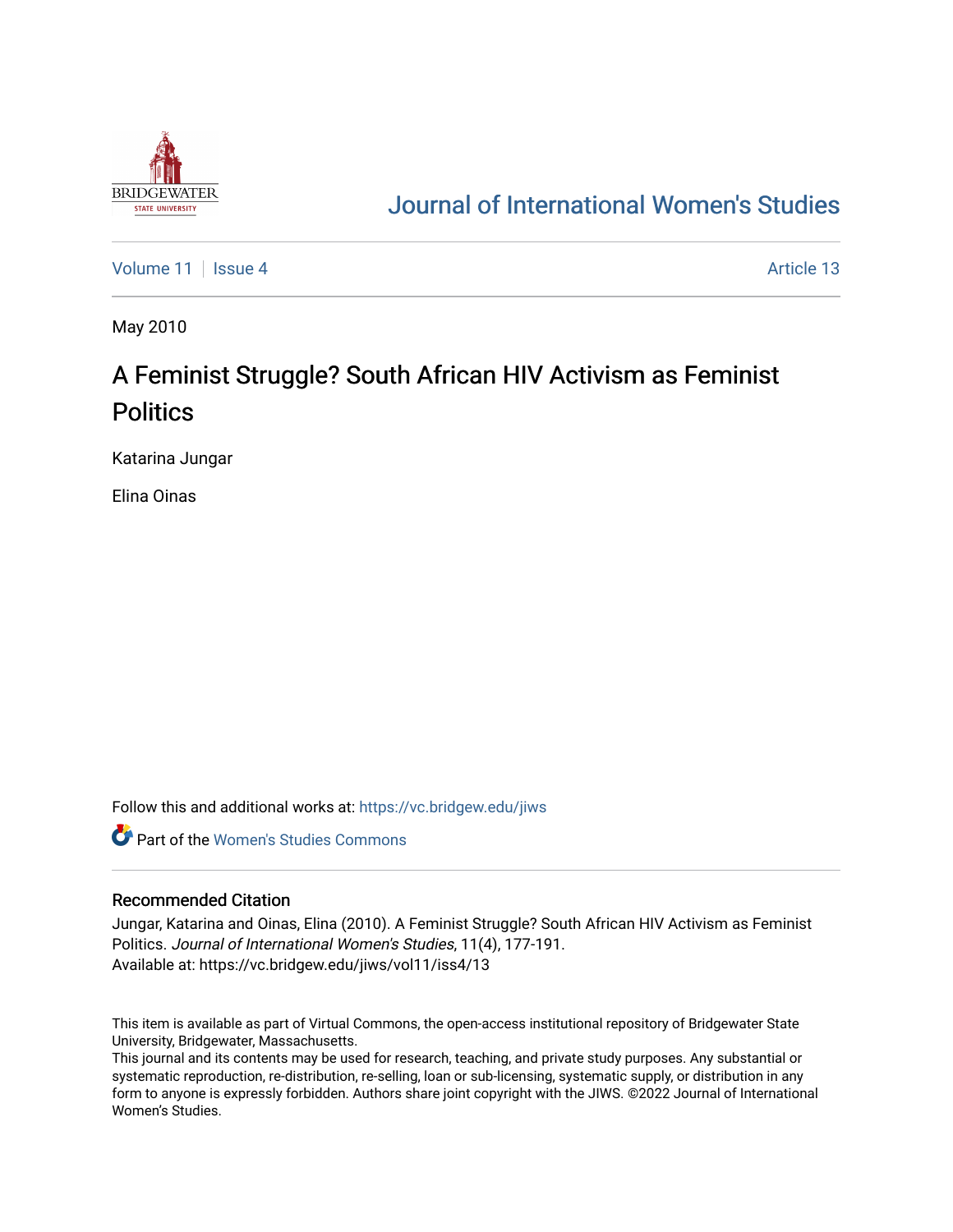# **A Feminist Struggle? South African HIV Activism as Feminist Politics**

By Katarina Jungar $^1$  $^1$  and Elina Oinas $^2$  $^2$ 

#### **Abstract**

This paper is a feminist reading of HIV activism in South Africa, of a social movement that does not describe itself as a women's movement: it advocates both women's and men's, trans, hetero- and homosexual peoples' rights for adequate health care and antiretroviral medication. Like many others, Chandra Talpade Mohanty suggests that today's powerful feminism is found in anti-globalization movements that do not necessarily call themselves feminist. These critiques maintain that the theory, critique and activism of grass-root women across the globe, for example around anti-globalization, should also inform academic feminist discussions. This article studies discourses on HIV in Africa by contrasting the politics of the *Treatment Action Campaign*, a South African activist movement, with social science research literature on HIV in Africa. The contextual and political dimension of the illness is a central feature in activist discourses, a feature that can be described as inherently feminist. The representations of HIV/AIDS in Africa and the policies these imply are strikingly different in the activist and academic discourses. We argue that activists' political orientation and the consequent antiindividualism are key dividing features that lead the activist and research discourses down divergent paths. In contrast, HIV research inhabits a de-politicized and individualizing tendency.

*Key words*: HIV, activism, feminism, ethnography

#### **Introduction**

 $\overline{a}$ 

We are not going to change peoples' perceptions, we are not going to change behavior because the value of life is not significant in South Africa, because people continue to die while we know full well what we can do to save peoples lives. (Sipho Mthathi at SA Commission on Gender Equity on 01.04.2003)

Our bodies are the evidence of global inequality and injustice. They are not mere metaphors for the relationship between inequality and disease. But our bodies are also the sites of resistance. We do not die quietly. We challenge global inequality. Our resistance gives us dignity. In the Treatment Action Campaign (TAC), the voices of our comrades, friends and children echo around the world to resist

<span id="page-1-0"></span><sup>&</sup>lt;sup>1</sup> Researcher at the Department of Women's Studies at Åbo Akademi University, Finland. She is interested in issues around health and Women's Movements. Her PhD (forthcoming 2010) is an ethnographical study of the Treatment Action Campaign. She has been involved in (Women's) Activism in Finland and South Africa. E-mail: kjungar@abo.fi.<br><sup>2</sup> Senior Lecturer in Sociology, University of Turku, Finland, and Affiliated Professor in Women's Studies,

<span id="page-1-1"></span>Åbo Akademi University, Finland. Her research interests are embodiment and health among girls in Northern Europe and Southern Africa, and re-thinking controversial concepts like "medicalisation" and "empowerment". She has worked in projects funded by the Academy of Finland and at the Nordic Africa Institute in Uppsala, Sweden. 2007-2009 she has acted as one of the editors for *NORA – Nordic Journal of Feminist & Gender Research*. E-mail elina.oinas@utu.fi.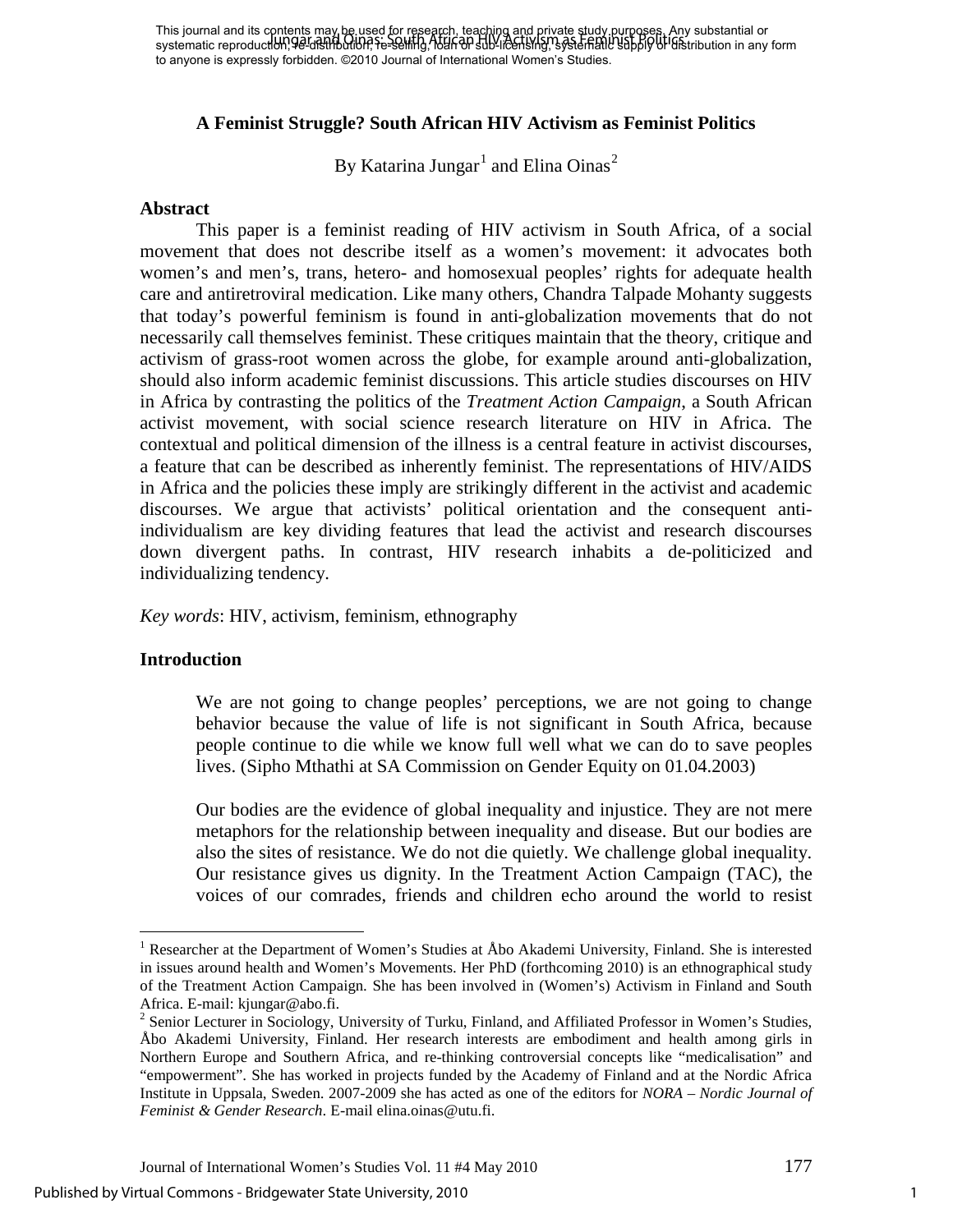injustice. Our voices demand life even as our bodies resist death. (Zackie Achmat, John Foster Lecture 10.11.04.)

Women's movements and feminist activism have been the source of inspiration, energy and ideas for Women's Studies ever since its beginning (e.g. Bernstein & Ndinda 2008). In this article we will study the politics of one contemporary activist group, and ask in which ways such activism could enrich the academic discussions on power and social change. The movement studied here is the South African HIV activist organization Treatment Action Campaign (TAC). We will do a feminist reading of the TAC's agenda even though the TAC does not describe itself as a women's movement; it advocates both women's and men's, trans, hetero- and homosexual peoples' rights for adequate health care, including access to antiretroviral medication (see also Msimang 2003, Mbali 2003). Like many others, Chandra Talpade Mohanty (2003) suggests that today's powerful feminism is found in anti-globalization movements that do not necessarily call themselves feminist (see also Conway 2007; Braun 2008). These critiques maintain that the theory, critique and activism of grass-root women across the globe, for example around anti-globalization, should also inform academic feminist discussions. In this article we wish to investigate some of these, especially in terms of feminist theory of embodiment, and feminist approaches to HIV/AIDS in Africa (cf. Kakaru 2008).

The Treatment Action Campaign takes active part in shaping HIV/AIDS discourses and policies both globally and in South Africa (Friedman & Mottiar 2006). The personal, individual experience of the illness is maintained as a starting point not to be bypassed, but the campaign does not remain on the individualizing level, like a lot of AIDS narratives and interventions. The TAC agenda moves the focus from the personal to the political dimension of the local, state and global contexts (Robins 2004; Fassin 2007). The common denominator for this contextualizing practice is to politicize, much in the same way the 1970s' feminist movements did in their claim that the private is political.

The main conclusion of this article is that a turn away from individualizing perspectives, towards a contextualizing, collective and political definition of sexuality and the body, is already a move towards feminist practices that makes a difference in HIV policies and the public interrogation of African sexualities. Such a claim is not new in feminist scholarship, but even more so needed, especially in the context of HIV/AIDS epidemic and the absent voices of activism and women's everyday resistance in a lot of research literature (cf. Kakaru 2008).

#### **Gender, Sexualities and Africa: Politics of Knowledge**

The HIV/AIDS epidemic in Africa can be viewed as a discursive construction, an "epidemic of signification" (Treichler 1999) *and* an embodied epidemic – a double existence that creates dilemmas for the study on gender and sexualities. It is important to address these tensions and take them seriously. "Politics" refer to feminist politics of writing and knowing as well as politics of sexual lives, including structural politics of states, economies and global social injustice. This article is an exercise in detecting effects of "difference" (Archer 2004; Mohanty 2003) – what are the viable subjects that emerge in the politics around an epidemic (cf. Butler 1993)?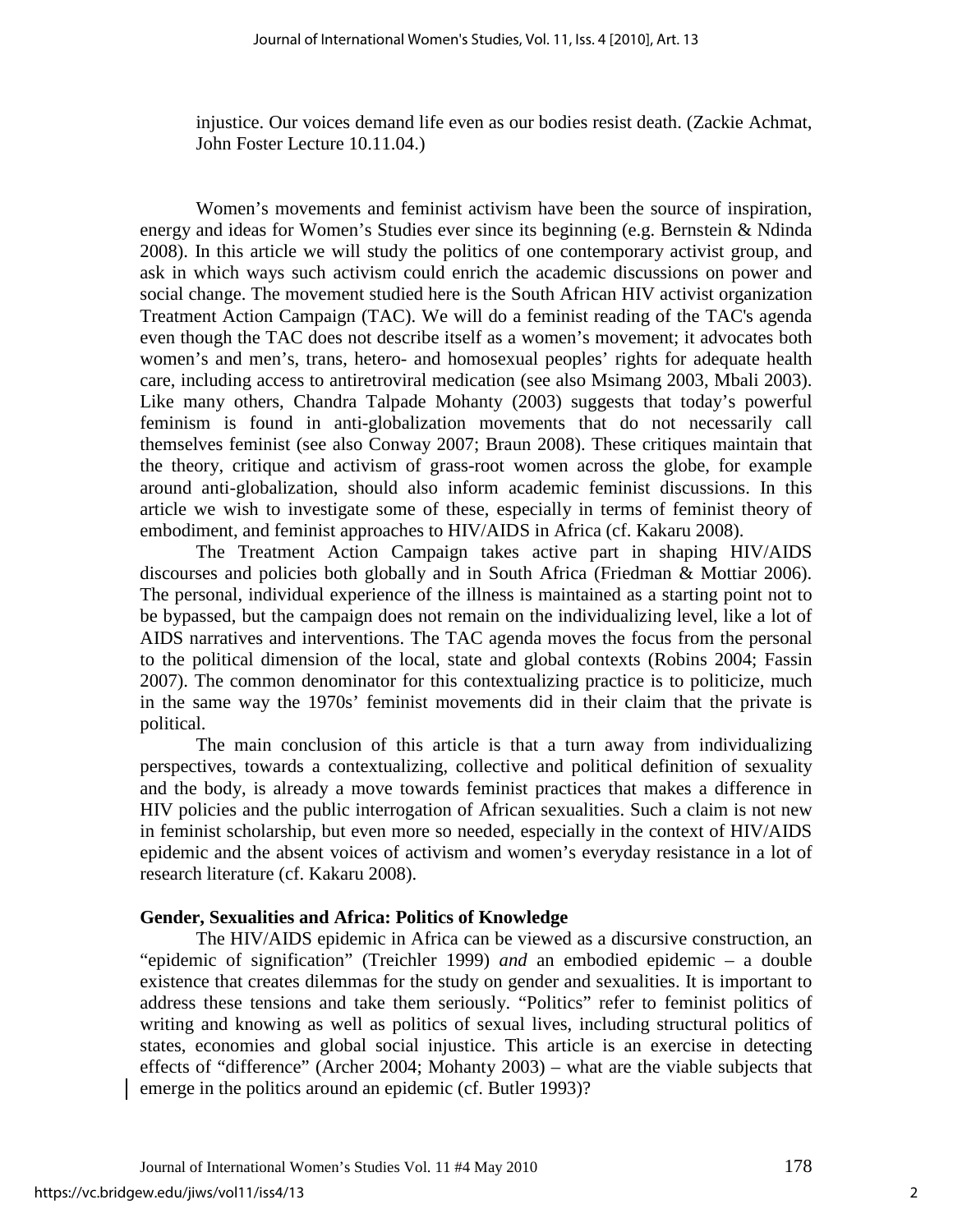When looking at research literature on HIV in Africa, it is clear that HIV has legitimized the scholarly interest in detailed documentation of sexual lives in Africa in a way that one could say goes beyond any past colonial imagination of biopower. What are the effects of numbers and statistics? The urgency to implement any prevention measures that could curb the spread of the epidemic has placed sexuality firmly in the public domain to such an extent that the private element of intimacy is seriously questioned in African contexts. The private is made public. Prevention efforts work through constructions of sexuality and explicitly invest in breaking silences – but what does this mean in terms of policing and surveillance of every day lives and emotions? Or in terms of sexual integrity and dignity? The ads and campaigns in the public space indeed paint a very Foucauldian picture of governmentality (Zenebe 2006; Jassey & Nyanzia 2007). The need to address asymmetries of gendered and global power poses a challenge to feminism: how are sexualities depicted in accounts of powerlessness? What are the configurations of gender, power and subjectivity that emerge on the battlefield of war metaphors in the fight against AIDS?

And yet, concrete feminist strategies are needed; merely criticizing discursive power does not suffice. Analyses of potentially helpful interventions into the epidemic as a discursive-material reality become crucial. As Ettorre (2005, 543) has suggested, a critical reading of discourses of care and health management can be done even when holding on to a pursuit, desire or even passion for health and technologies of the self. How to theorize the ways in which gendered individuals employ ethics and forms of selfconstitution in their health seeking? Against our background of post-colonial feminist critique, and interest in alternative health policies, the Treatment Action Campaign seemed to us to offer a novel perspective. The focus here is on the TAC's messages on how to create a *positive* self through collective mobilization and politicization of  $HIV/AIDS$ , in contrast to mainstream  $AIDS$  discourses<sup>[1](#page-15-0)</sup>.

# **Methodology**

The data of this study includes both social science research literature on HIV/AIDS in Africa 2000-2009 and an ethnographic study with the TAC. Most of the ethnographic research was conducted in Cape Town, South Africa, and included participant observation in rallies, at national and international conferences, official meetings, workshops, public funerals, church services and marches. About 40 events during 2000-2009 have been taped and transcribed. The events were either organized or co-organized by the TAC. 33 interviews have been conducted with key informants, mainly women activists and volunteers, but also with volunteers at clinics, health care workers, researchers, clinic administrators and policy makers. Public TAC documents, the newsletter, their web page and media coverage of their activities also constitute part of the empirical material (see www.tac.org.za). The method of analysis here is discourse analysis.

In this kind of feminist ethnography it is crucial to reflect on what it means that knowledge is situated and partial, and to try to articulate the positionality of both the researchers and the researched. The methodology demands us to situate our knowledge and to reflect upon the practices of our knowledge. This does not simply mean to acknowledge that we are Finnish, white, middle class researchers doing research on activities of working class or unemployed poor African women, many of them living with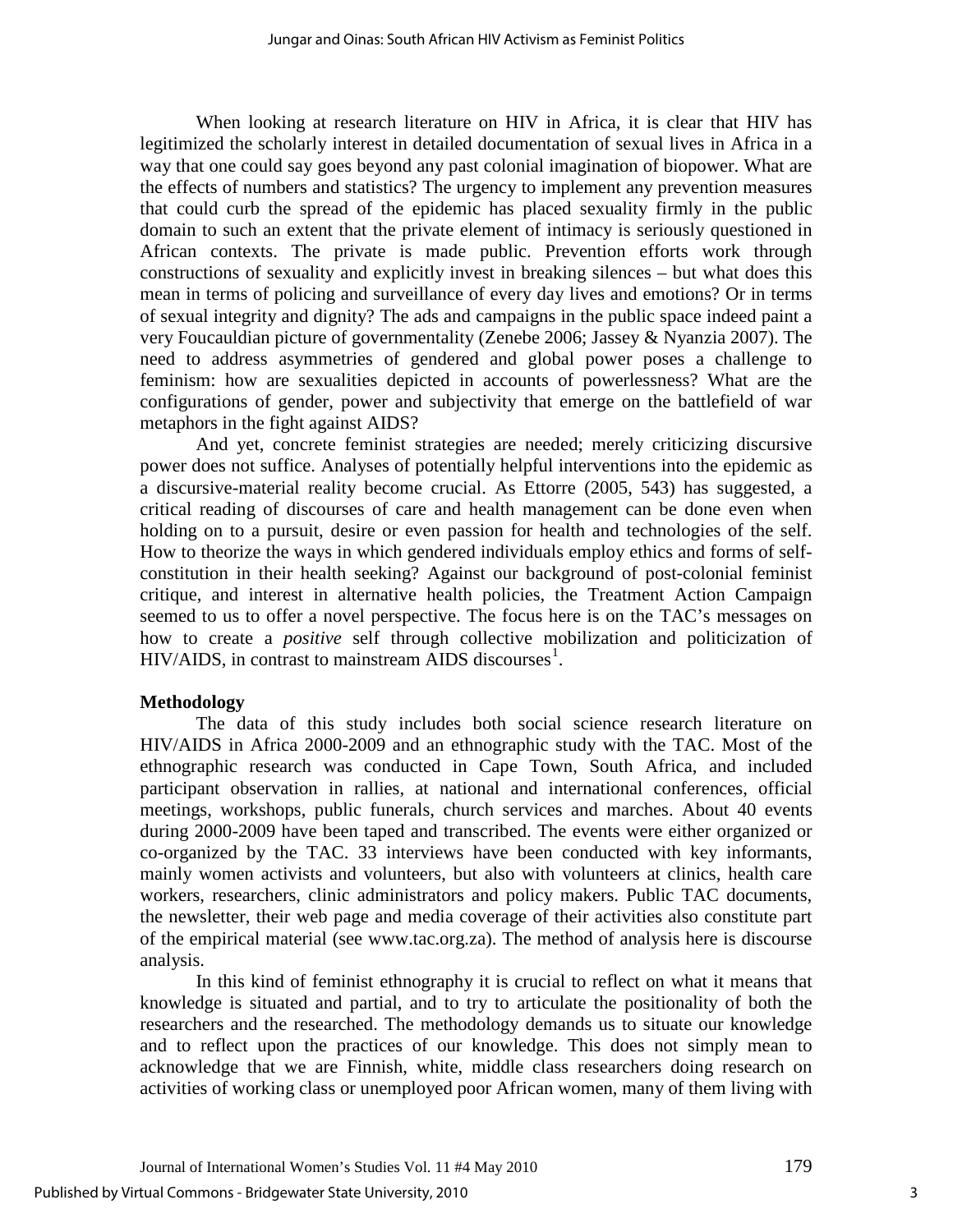HIV/AIDS; nor the obvious fact that this constellation creates specific ethical considerations. Reflexivity here means that we as subjects, and the accounts we generate, are thoroughly, and inevitably, embedded in these power relationships. We are not merely implicated in them, we materialize through them (cf. Butler 1993). Postcolonial theory focuses on power and violence in knowledge production and shows how power in a very fundamental way is about what is said about oneself in relation to others (Lewis 2004). We describe the HIV activists as being "authentic" and part of a "reality", but at the same time we are aware of the fact that our analyses, politics and method also construct a particular, and limited, narrative about the TAC.

This means that when we do research about the TAC we are also negotiating the tension in feminist theory between our feminist methodological (political) imperative to make women's lives visible, and the poststructuralist critique of representations of women's experiences (see Lather 2001). For our fieldwork these are questions of how we ethically and politically negotiate our "will to knowledge" that we believe is located in certain positions held by others (Lather 2001). One key choice for us was to focus on public agendas of a movement rather than private experiences or the movement's internal dynamics: we document and analyze public statements and activities of women who have chosen to be activists. Many of them have talked about their lives and their HIV status openly not only to their families but also in TAC events and in the media. They are part of a social movement, and they have often critically reflected upon their experiences. Their activism means on the one hand that they do not present themselves only for research purposes, and on the other, that it hopefully gives them a way to relate critically towards how our research constructs their lives.

# **From Pills to Political Subjects**

The TAC was founded in 1998 when a small group protested in Cape Town for access to antiretroviral drugs for pregnant women to reduce the risk of transmitting HIV to newborn babies. The number of TAC activists has grown radically during the last few years and now there are up to 20 000 registered members, to a large extent unemployed, black working-class women even though the membership is heterogeneous (Peacock, Budaza & Greig 2009, 86; Robins 2004).

The movement draws on forms of activism from the anti-apartheid struggle in their mass mobilization, such as street marches and civil disobedience campaigns. Protesters often sing rewritten struggle songs at marches, rallies and funerals. They also use formal channels such as the courts, the media, and national and international networks to advance their goals. The main objective of the movement is to guarantee access to biomedical treatment of HIV, especially the antiretroviral medication, for all citizens through the public health care, but this call for medical health care also raises a wide variety of other questions, including prevention of new infections (cf. Robins 2004).

Year 2003 can be seen as a turning point and a victory in the TAC history as the national Treatment Plan concerning HIV/AIDS in the public health care sector in South Africa was achieved. Today the TAC is working for the actual implementation of this plan, since most people still do not have access to the medicines. The TAC is also campaigning locally and globally for new, more efficient drugs to be available in the public health care sector. The current challenge is the acute global funding crisis of antiretroviral treatment programmes. Gendered power relations are part of its agenda, and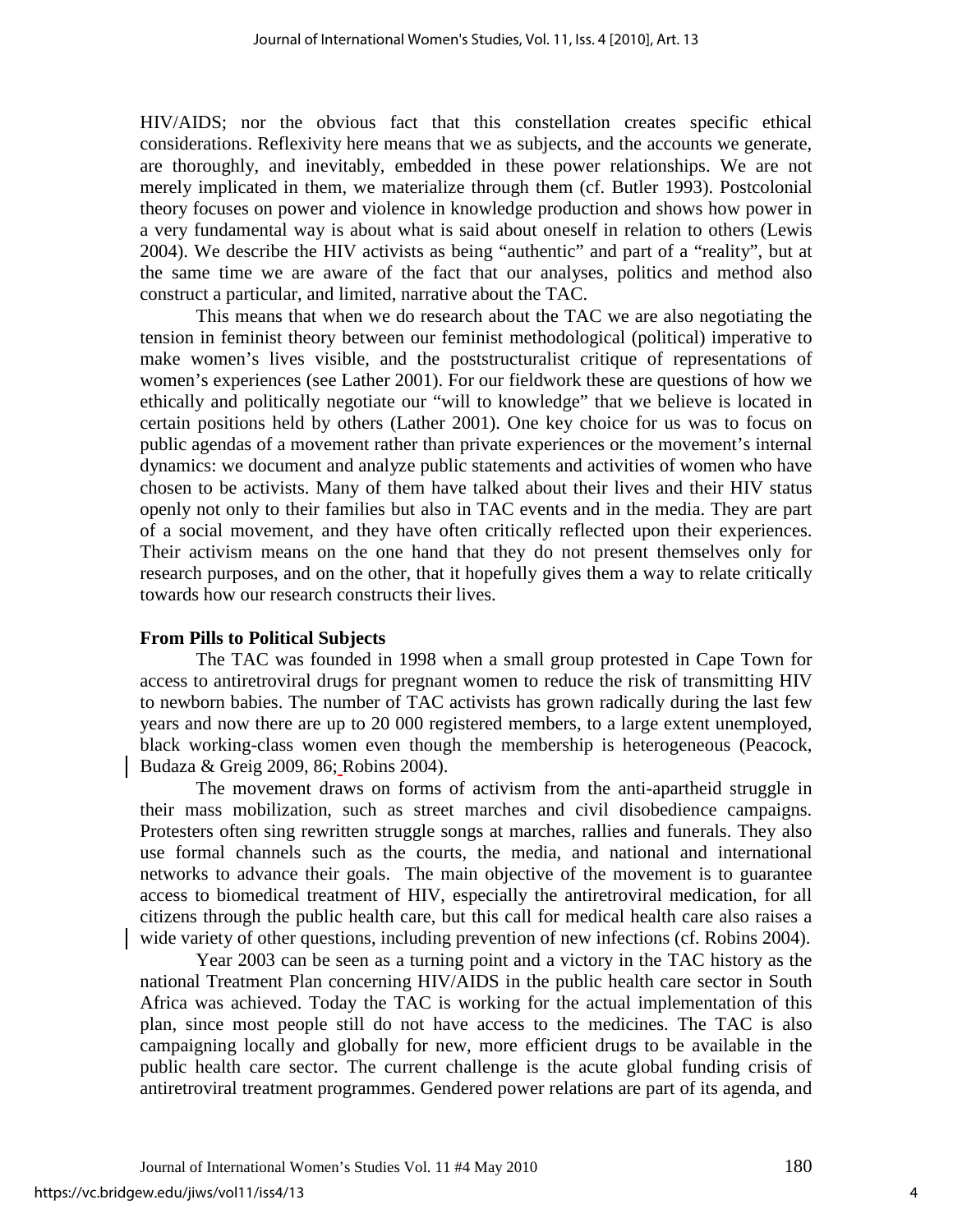even though there has been a lot of criticism about male dominated leadership of the movement, it is not hard to find testimonies like the following:

Indeed, the TAC's readiness and capacity to mobilize its membership in the struggle for gender justice gives us all hope that patriarchal notions of sex and women's subordination can be ended and that gender relations between women and men can be truly transformed. (Peacock, Budaza & Greig 2009, 100)

# **HIV in Research Discourses: Numbers and Prevention**

How do the TAC messages relate to the HIV discourses that circulate? Despite a wide variety of social scientific texts on HIV/AIDS in Africa there are some common trends in how HIV/AIDS in Africa is represented in research documents, and what kinds of subject positions these representations allow. Two features appear regularly: shocking statistics and an emphasis on prevention. Many articles include statistics; almost habitually texts open with a presentation of numbers, as in the following examples:

South Africa has one of the highest HIV prevalence rates in the world [\(UNAIDS,](http://www.sciencedirect.com/science?_ob=ArticleURL&_aset=V-WA-A-W-BZB-MsSAYWA-UUW-U-AAWCZZYUCD-AAWBWVYYCD-WZWEBWZCD-BZB-U&_rdoc=10&_fmt=full&_udi=B6VBF-4GR8N8S-1&_coverDate=07%2F27%2F2005&_cdi=5925&_orig=search&_st=13&_sort=d&view=c&_acct=C000049223&_version=1&_urlVersion=0&_userid=952952&md5=6872d23fe0ae6a5a8e0492e11398ffcb#bib28)  [2004\)](http://www.sciencedirect.com/science?_ob=ArticleURL&_aset=V-WA-A-W-BZB-MsSAYWA-UUW-U-AAWCZZYUCD-AAWBWVYYCD-WZWEBWZCD-BZB-U&_rdoc=10&_fmt=full&_udi=B6VBF-4GR8N8S-1&_coverDate=07%2F27%2F2005&_cdi=5925&_orig=search&_st=13&_sort=d&view=c&_acct=C000049223&_version=1&_urlVersion=0&_userid=952952&md5=6872d23fe0ae6a5a8e0492e11398ffcb#bib28). In 2002, 26.5% of pregnant women attending ante-natal clinics nationally were HIV positive [\(Department of Health, 2003\)](http://www.sciencedirect.com/science?_ob=ArticleURL&_aset=V-WA-A-W-BZB-MsSAYWA-UUW-U-AAWCZZYUCD-AAWBWVYYCD-WZWEBWZCD-BZB-U&_rdoc=10&_fmt=full&_udi=B6VBF-4GR8N8S-1&_coverDate=07%2F27%2F2005&_cdi=5925&_orig=search&_st=13&_sort=d&view=c&_acct=C000049223&_version=1&_urlVersion=0&_userid=952952&md5=6872d23fe0ae6a5a8e0492e11398ffcb#bib6), and a national survey revealed an HIV prevalence rate of 11.4% for the South African population [\(Shisana and](http://www.sciencedirect.com/science?_ob=ArticleURL&_aset=V-WA-A-W-BZB-MsSAYWA-UUW-U-AAWCZZYUCD-AAWBWVYYCD-WZWEBWZCD-BZB-U&_rdoc=10&_fmt=full&_udi=B6VBF-4GR8N8S-1&_coverDate=07%2F27%2F2005&_cdi=5925&_orig=search&_st=13&_sort=d&view=c&_acct=C000049223&_version=1&_urlVersion=0&_userid=952952&md5=6872d23fe0ae6a5a8e0492e11398ffcb#bib25)  [Simbayi, 2002\)](http://www.sciencedirect.com/science?_ob=ArticleURL&_aset=V-WA-A-W-BZB-MsSAYWA-UUW-U-AAWCZZYUCD-AAWBWVYYCD-WZWEBWZCD-BZB-U&_rdoc=10&_fmt=full&_udi=B6VBF-4GR8N8S-1&_coverDate=07%2F27%2F2005&_cdi=5925&_orig=search&_st=13&_sort=d&view=c&_acct=C000049223&_version=1&_urlVersion=0&_userid=952952&md5=6872d23fe0ae6a5a8e0492e11398ffcb#bib25). (Morojele et al. 2006, 217 )

In sub-Saharan Africa (SSA), the effect of HIV/AIDS is overwhelming. Of the 42 million people worldwide estimated to be infected with HIV from the beginning of the epidemic until December 2003, SSA accounted for 70% of all cases [\(UNAIDS, 2003\)](http://www.sciencedirect.com/science?_ob=ArticleURL&_aset=V-WA-A-W-BZB-MsSAYWA-UUW-U-AAWCZZYUCD-AAWBWVYYCD-WZWEBWZCD-BZB-U&_rdoc=31&_fmt=full&_udi=B6VBF-4D48X7T-7&_coverDate=03%2F01%2F2005&_cdi=5925&_orig=search&_st=13&_sort=d&view=c&_acct=C000049223&_version=1&_urlVersion=0&_userid=952952&md5=18bd7f7edfa681b52f2b92254742ec60#bib46). (Luginaah et al. 2005, 1219)

The objective of such openings is to emphasize the importance of this research by underlining the urgency of the matter. But the numbers are often contradictory, even within the same publication, which is not surprising as statistics in this field are a complicated matter (Treichler 1999). Numbers on death and illness are powerful rhetorical tools, and their effect is clear: a moral obligation to pay attention to the issue is established. Such display of numbers, however, has also its dangers; through this catastrophic imagery, a "lost", or "dark", African continent is invoked. Large numbers on a scale of a large continent produces a mass, where subjects drown. Cindy Patton analyzes the discourse of an African catastrophe; its promise is the difference, a difference that offers a relative safety and stability of other, wealthier parts of the world (Patton 1997; see, also, Gilman 1988; Watney 1994).

One of the outcomes of this discourse is a paralyzing effect, here elaborated on by Zackie Achmat, the spokesperson at the time and one of the founding members of the TAC:

What is the meaning of 1000 new infections and 900 deaths a day? [...] What is the meaning of statistics? Why do they numb us? How can we mobilize and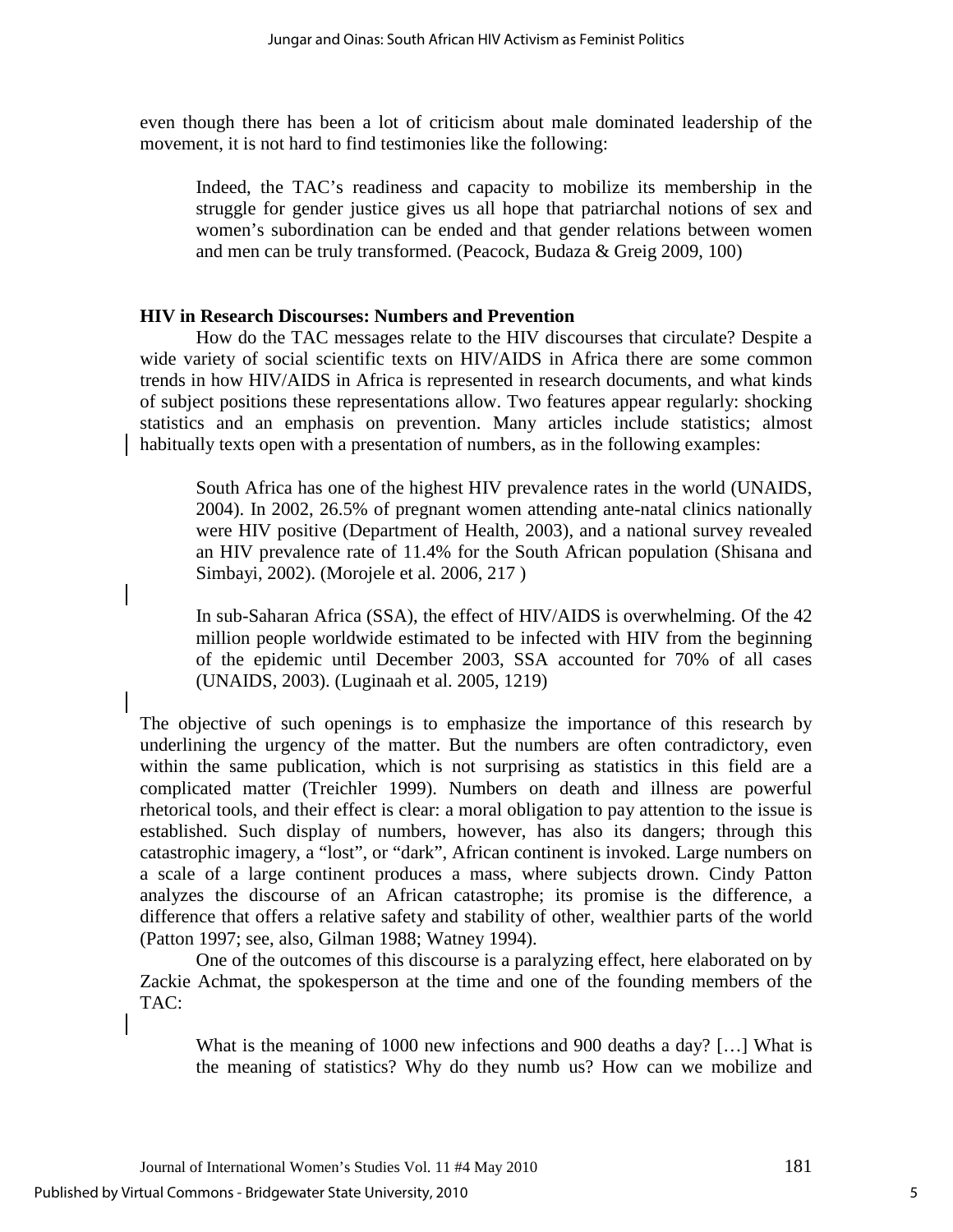marshal our facts without loosing our humanity? (Zackie Achmat, TAC march, University of Cape Town, 06.09.06)

Foregrounding the massive scale of the disaster undermines attempts to manage the epidemic, as efforts to save a few lives may seem insignificant when millions are continuously lost. In texts that focus on prevention the result often is that people living with HIV are used to attract attention, then abandoned, and the real "marshaling" targets the assumed "HIV-free" women and men.

Numbers could, however, also be used to challenge the "lost continent" discourse. Statistics can show how these numbers change, and the phenomenon becomes contextualized when catastrophic numbers are connected to policies. When activists point out that " $600<sup>3</sup>$  $600<sup>3</sup>$  $600<sup>3</sup>$  lives could be saved daily" they use statistics to show that something not only must but also *can* be done. These numbers are contextualized as actual people, with faces, in communities where health policies could be implemented:

Comrades, you be aware that in South Africa 600 people die as the result of HIV/AIDS every day. And those are not statistics, these are real lives of people that have been lost. These are parents of children who are being lost, and their children are being left, especially those children are being made vulnerable. Most of them are women, the majority of them black women, and the vast majority of them poor black women. Kebareng Moeketsi is the face of that statistics. (Sipho Mthathi, activist, currently the TAC's General Secretary; here speaking during the Civil Disobedience Campaign at the South African Commission for Gender Equality, 01.04.03.)

Here the activist messages resemble those from feminist post-colonial theory on how to "encounter a stranger" (Ahmed 2000), or "speak to the subaltern" (Spivak 1999) in ethical ways that avoid "stranger fetishism" (Ahmed 2000). These theories help to see which numbers are troubling. From a feminist postcolonial perspective it can be possible to address the figures of African women living with HIV/AIDS without producing "a universe of strangers". When discussing the scale of the epidemic, urgency should not be created in a way that fetishizes the ill and evokes an image of a mass of suffering that seems impenetrable. Rather, numbers can be used to point at possibilities, and the faces behind the numbers should be granted a status of subjects with real lives affected by global power relations.

Similarly, there are different approaches to prevention of new infections in the activist and scholarly discourses. The prevention of new HIV infections is obviously crucial. While it is possible to argue that all interventions, including abstinence campaigns, should be welcome in the face of a global catastrophe, the concern for us is how prevention discourses argue their case and what meanings these discourses cite and reproduce. Often, after having mentioned numbers of HIV infected, the prevention literature does not address the needs of the growing numbers of HIV positive people. People living with HIV become invisible or uninteresting. This lack of concern for HIV positive people was brought up by one of the activists we interviewed, challenging the idea that the HIV epidemic is all about simply using condoms, or "condomizing", like the

 $\overline{a}$ 

<span id="page-6-0"></span> $3$  The most recent number of daily AIDS related deaths is 900, 600 was for year 2003.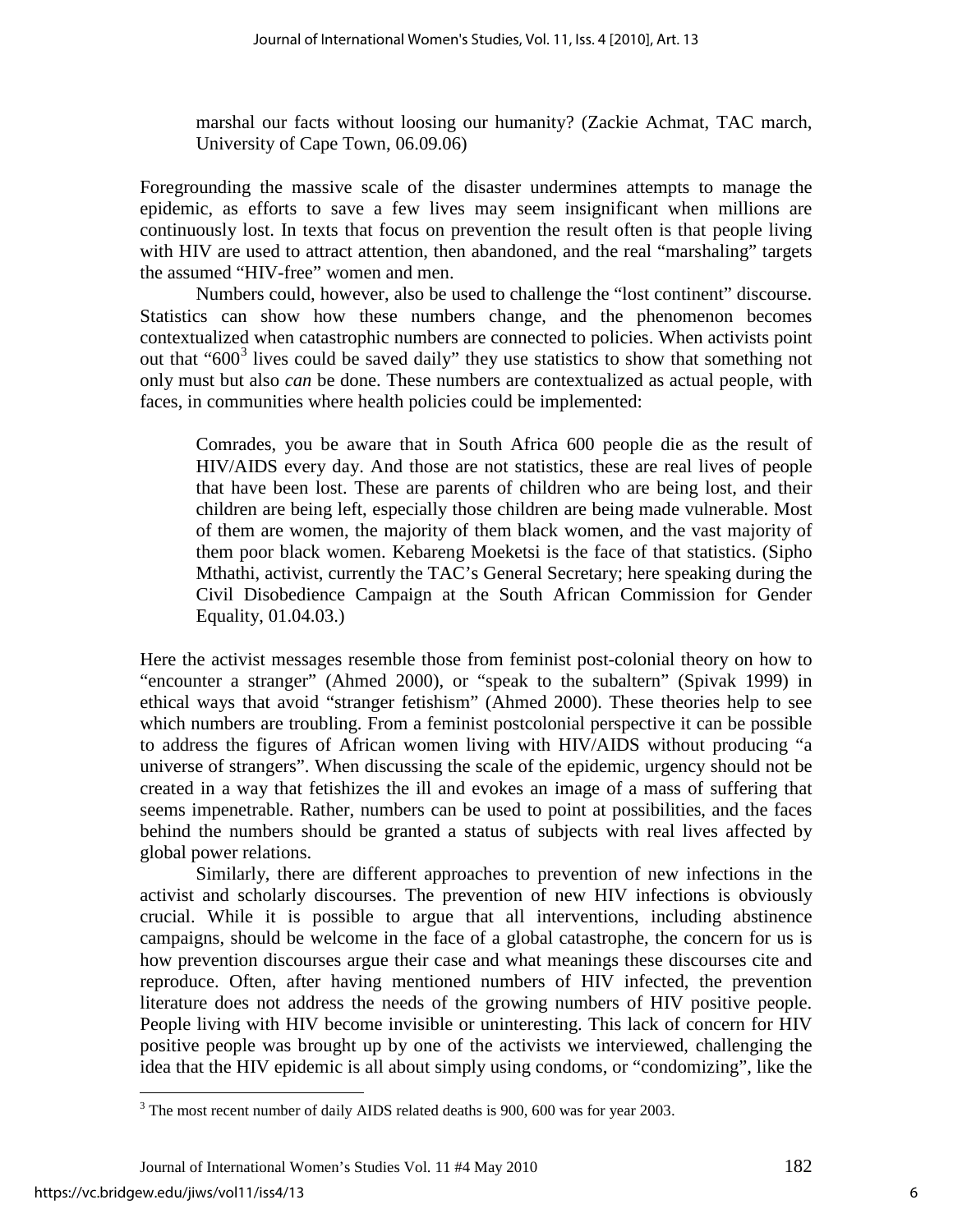prevention jargon puts it: "When they are just saying you must condomize, you must protect yourself, what about the infected ones, where do they go?" (Interview with TACactivist, female 30.5.03). An omission of people living with HIV in prevention messages may actually increase stigmatization. Zenebe (2006) argues that in Ethiopia HIV prevention campaigns fail because the messages are othering and stigmatizing. When HIV is depicted as a consequence of sinful behavior, programs implicitly produce an image of the infected "Other".

TAC activists who are open about their status, in contrast, challenge the boundary between the "normal" and the "diseased". The well-known t-shirts displaying a large text HIV POSITIVE are encouraged to be worn by all activists, showing, among other messages, that anyone can be HIV positive, and everyone is in one way or another, affected. Here a TAC activist explains how she addressed a friend:

I told her you don't know your status so you can't laugh at me. You haven't tested. You haven't tested. (Interview with Nomfundo Dubula, 13.05.03)

Another activist explains the reaction in her school when she disclosed her status and thus countered the usual distancing and stigmatizing effect of HIV education:

I think I started in my school, disclosing in my school. I did it in front of people. Yes, I started in my school when I was educating them. They didn't believe that there could be someone who is HIV positive like me, who looks like me, who is so beautiful. (Interview with a female high-school student, 08.06.03)

HIV activism worldwide is an example of an alternative knowledge generation processes. At the *International HIV Treatment Preparedness Summit* in Cape Town in March 2003, one crucial point raised frequently was the importance of employing people living openly with HIV in the "HIV sector" —meaning in prevention, policy making and planning, in treatment and in care. This was also seen as one important step in fighting the stigma and creating plausible prevention campaigns. A TAC activist explains the connection between stigma and the importance of affected communities' involvement in HIV work in the following way:

It is so nice if you are counseled by someone who has experience, you know. Because I know what happen when you first heard the news that you are HIV positive. (Interview with Judith Dlulani, 13.05.03)

Embodiment and illness also involve emotions and grief. "Mobilize and Mourn!", a slogan in one of the TAC campaigns, is a re-writing of the slogan "Don't Mourn! Mobilize!" from the anti-apartheid struggle. We read this citation as a way of paying tribute to the historical struggle, showing continuity in the fight for a better society, but also pointing to the personal and emotional side of this illness: in the face of this epidemic, there must be room for mourning. The TAC has turned funerals and deathbeds into political sites where participants wear the HIV POSITIVE t-shirts and sing TAC songs alongside religious hymns. TAC funerals can address stigma not only because they openly proclaim a community of people living with HIV but also because the political focus translates death from a fetisizing theme to a mobilizing message.

It is easy to detect a continuity here despite a historical and geographical difference. The strategy of fighting shame and silence by political mobilization has a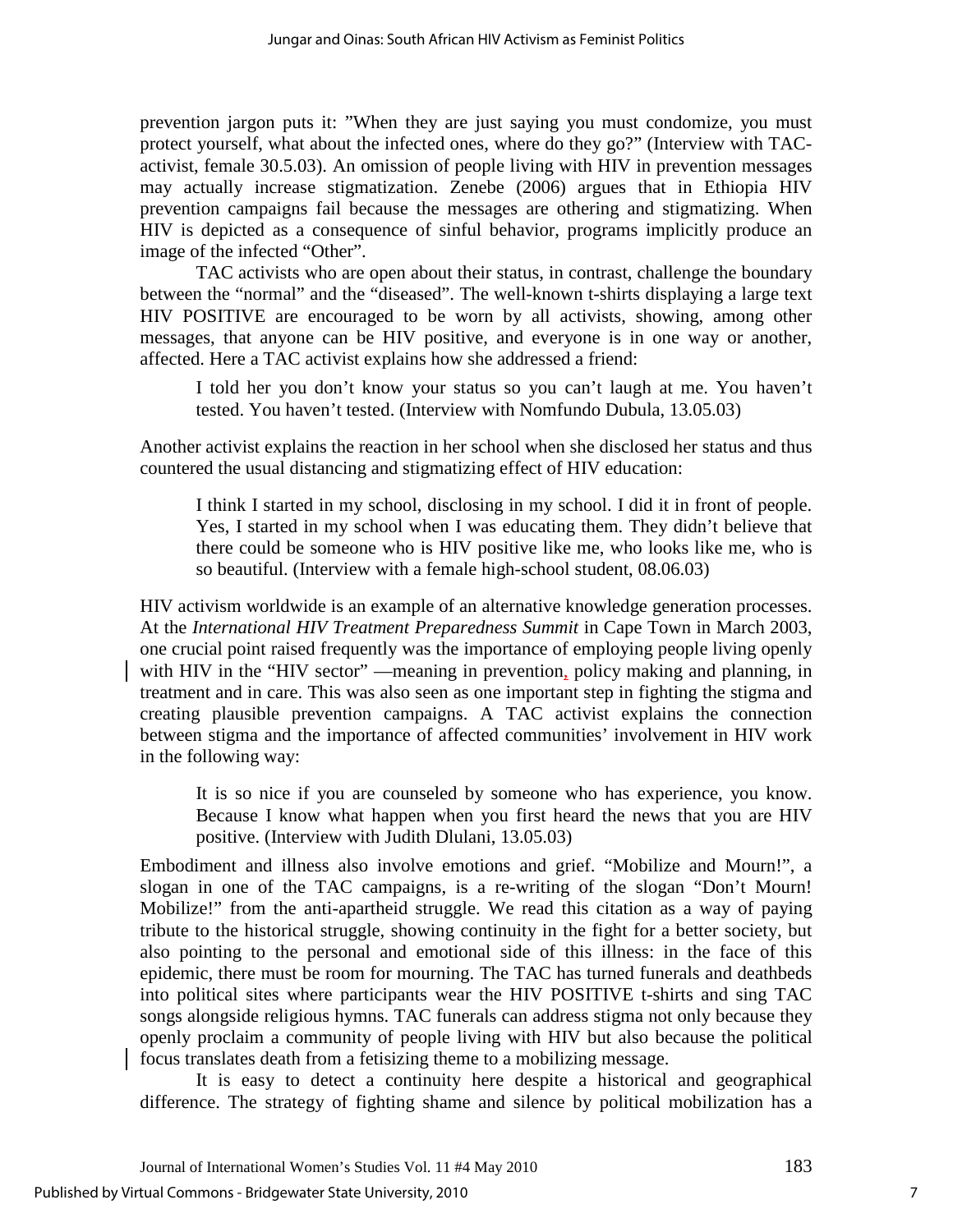striking resemblance with the 1970s women's movements and later, the 1980s gay rights and HIV movements (cf. Davis 2007; Epstein 1996). Such continuities are, of course, not accidental, but ideas and strategies of social movements are connected and travel.

# **Behavior change versus situated agency: The example of ABC prevention**

 The so-called ABC approach ("abstain, be faithful, condomize") to prevention, common in many African countries, serves here to illustrate the difference between an individualizing, behavior oriented HIV prevention strategy and the politically oriented activist approach to HIV. The TAC criticizes ABC as remote from people's realities:

ABC is too simple. It's simplistic […] to say abstain. Many young women, the only way they can get schoolbooks is to have sex. And other people choose to have sex. Many of our parents are forced to have sex. It is the only way they can survive. So simply to say abstain, is not good enough. (Zackie Achmat, 01.12.03, Workers' Rally on World AIDS Day)

In South Africa the ABC has influenced prevention strategies, including the national one (Morrell et al. 2002, 16; Epstein et al. 2004). Many researchers have pointed to the problems with ABC. Mitchell and Smith (2001) argue that the ABC approach fails to take into account the lack of negotiating power of many girls and women. In addition, the "A-Abstinence" injunction does not consider the dimension of pleasure and emotions in sexual decisions. Likewise, the "B-Be faithful" message constructs couplehood as safe, even if women often are infected in what they believe to be exclusive sexual relationships with a steady partner or husband (UNDPI & UNAIDS 2001). The "C-Condomize" rule is presented as the last resort of prevention. The message is: "First and foremost, **A**bstain from sex until marriage; if not abstaining, **B**e faithful to one, uninfected partner; if this is not possible, use a **C**ondom" (Gallant & Maticka-Tyndal 2003, 3).

The ABC logic implies that condoms are the last resort and signify problems in the relationship (Mitchell & Smith 2001; see also Holland et al. 1998). A study of South African township youth shows that girls who wish to be real girlfriends in heterosexual relationships need to insist on *not* using condoms to underline the steady and proper status of their relationships (Selikow et al. 2002, 28; see, also, Campbell & MacPhail 2002). Raising the issue of condoms in a relationship suggests lack of trust and is frequently interpreted as an insult. Paradoxically it is the ABC approach that feeds this line of thinking. According to ABC condoms are needed only in bad, unhappy, violent or hopeless relationships. In the light of the above, the quote from one TAC activist is not exaggerated: "ABC kills people" (interview with Taghmeda Achmat, 18.06. 03).

The activists' prevention messages address the question of prevention from a different angle; that of personal experience of living with the illness in the community (Robins 2006). The point of view is from the inside, from within realities that make it hard to issue instructions about how other people should live their sexual lives.

The difference between the activists' prevention messages and the mainstream prevention campaigns can bluntly be analyzed as the individual versus society dichotomy familiar from social sciences. Many prevention texts include an acknowledgement that social and economic circumstances for women in Africa are indeed harsh, but this statement does not change the overall picture of individuals made responsible for the spread of the epidemic by emphasizing behavior *choices* (Bujra 2000; Gilbert & Walker 2002). Whereas in a lot of HIV prevention the focus is on the individual and his/her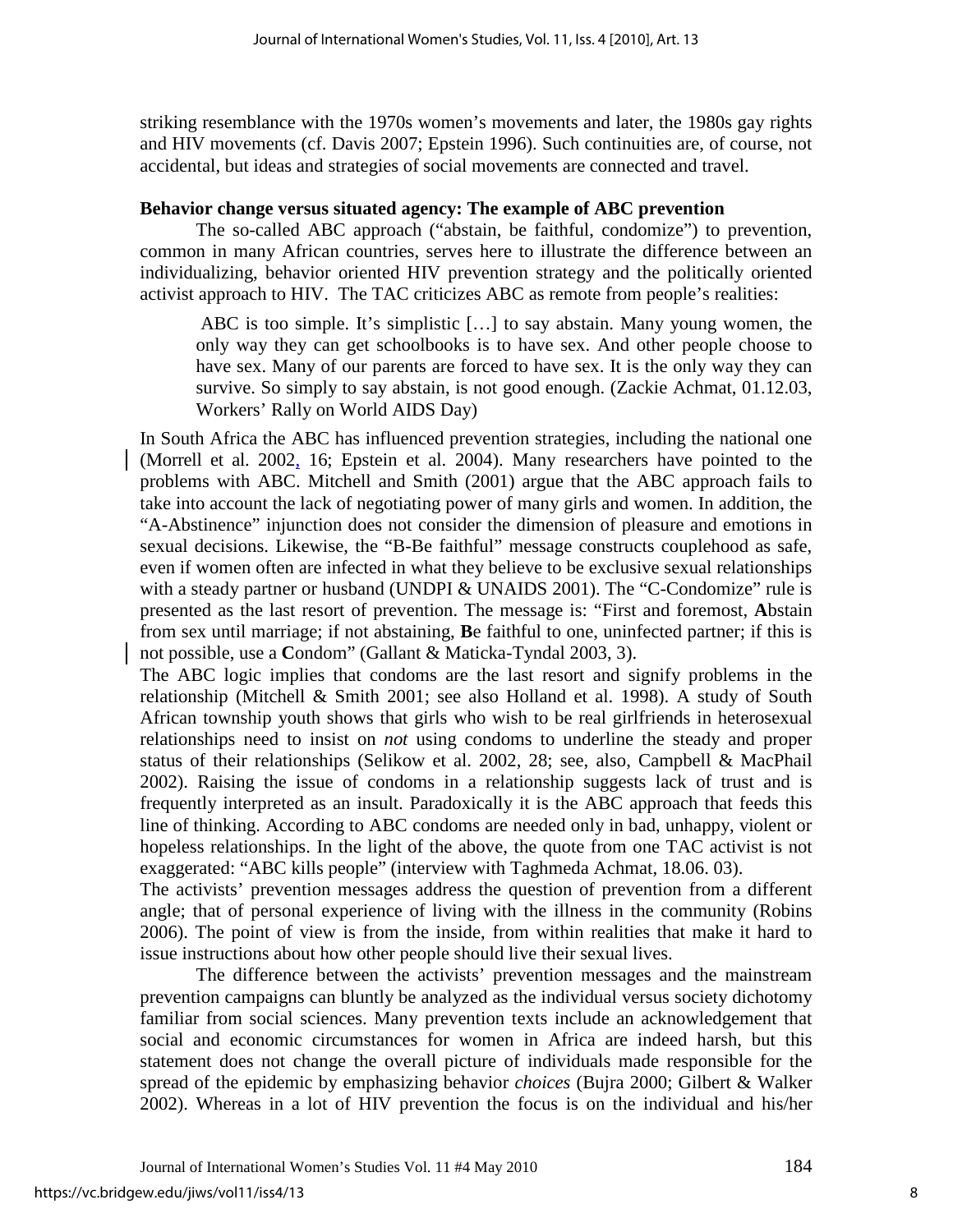behavior, the activists focus on societal circumstances where infections occur.

Feminist theory has during its last 30 years suggested that subjectivity needs to be analyzed as contextual and situated (e.g. Braidotti 1991; Butler 1993). Individual, heroic agency has become a troubled perspective, replaced by a view on social circumstances and situated agency as simultaneous, constitutive processes of subjectification (Butler 1993). The activist approach could be described as "situated agency" where poststructural feminist perspectives are combined with a strong emphasis on subjectivity situated in the context of a collective. The TAC documents include a wide variety of statements that point at agency, but often in form of a collective agency. *We* "are not going to sit down and die", as one of the informants phrased it (interview with TACactivist, female 30.05.03). They describe activism as a transformative force that turns stigmatized and marginalized people into global human rights' advocates, and mobilizes communities into active citizenship. This includes encouragement to responsible sexual behavior, but the emphasis is not there, but in politics that contextualize sexuality and health care.

# **Treatment or politics; pills as body/politics?**

At first sight the TAC breaks away from its approach that foregrounds social contextualizing when they advocate for a biomedical intervention, the antiretroviral treatment. Instead of focusing only on clearly social issues, like gender or poverty, they argue for an intervention that sociologists have for decades criticized as medicalization; a transfer of power from people to experts; a technical solution to social problems (Oinas 1998; Lupton 1997). But, the TAC maintains that those policy makers who argue for poverty reduction or gender equality as more pressing issues than antiretroviral treatment, are putting people's lives in danger. This can also be read as an argument against another dichotomy: biomedical versus social interventions.

In the activists' discourse treatment and prevention are two sides of the same coin that have to go together in order to people to survive and have hope. In literature the relationship between treatment and prevention is often seen as antagonistic. For example Campbell (2003, 6) agues that "it's sometimes alarming to see how the issue of drugs often has the potential to draw energy and attention away from debates about prevention". The TAC argues that treatment is a crucial part of a successful prevention strategy. Nomfundo Dubula explains one relationship between treatment and prevention:

When treatment was available, people were much more likely to go for HIV tests [...] Once people knew their status they were more likely to practice safe sex and, if they needed it, to seek treatment. (Nomfundo Dubula quoted in The Cape Times, 2003)

The underlying message of the TAC agenda is that biomedical interventions are inherently social and political. Feminist scholarship on health has had different takes on medicalization and the dichotomy biomedicine-social but recent post-structural feminism and Science and Technology Studies scholars have argued in the same line with the TAC approach: the materialization of bodies and the technologies that shape them are social, constitutive processes (Haraway 1991). Feminist theories around "matter" maintain that health is not just a question of bodies of individuals, rather, health is a result of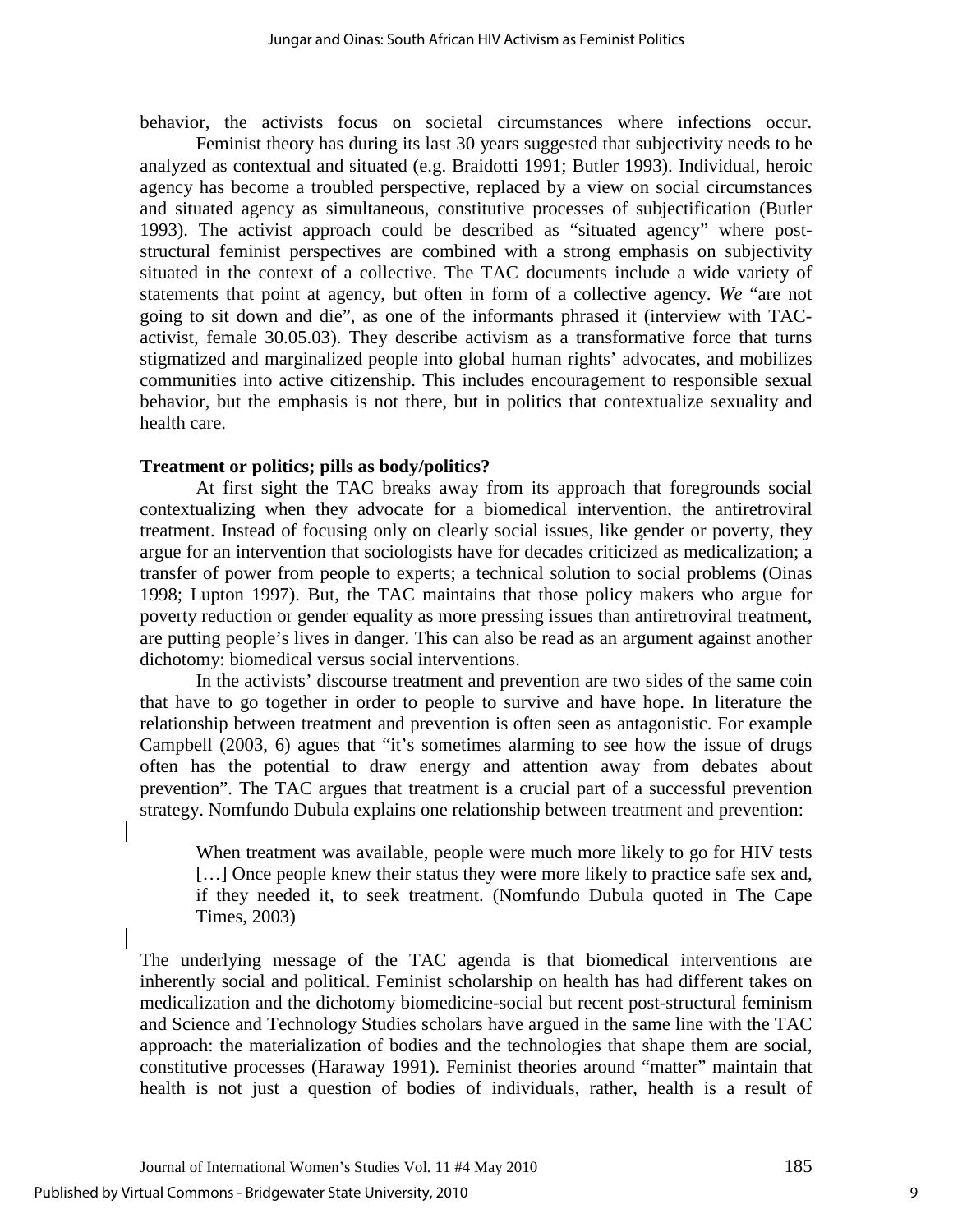technological, materializing and meaning making practices (Barad 2007). A dichotomy between interventions on material bodies versus social processes is an approach that denies the complexity and intra-agency of materialization (Barad 2003).

 The TAC attempts to demonstrate that education programs that are combined with access to health care, including ARVs, have had a major impact in stigma reduction. The argument is that different aspects of health and embodiment need to be addressed simultaneously:

TAC is very strong in Khayelitsha so I can speak openly about my status. There is Nomfundo, there is Judith, who is going to support you. So for those two reasons [you can be open]. The other reason is that there are HIV dedicated clinics for opportunistic infections. There is antiretrovirals so people have hope that they are going to live longer. So all those are giving strength to people and hope to people. That is why Khayelitsha is the big place, known worldwide for its people that are living openly with HIV. (Interview with Nomfundo Dubula, 13.05.03)

Activism, biomedicine and support groups are seen as important components in HIV work, a combination that can offer a community against stigma. To encourage people to go for voluntary counseling and testing is done only provided that counseling involves information on what can be done after a positive test result, including information about treatment.

Education is especially crucial with respect to the high risks involved in developing drug resistance:

…as much as HIV treatment or antiretrovirals are good or effective they can be dangerous if you are not monitored. If […] nobody is making sure that you are taking them in a right way. They can be very much dangerous. So we need trained doctors. (Interview with Nomfundo Dubula, 13.05.03)

She could also have said "we need to train doctors", as this is a part of the TAC agenda. Treatment programs depend on lay and professional people educating themselves and each other about the disease and how to live with it, and activism plays a crucial role in education. Similarly, American gay HIV activism has shifted the knowledge/power relationship between medical doctors and patients, contributing towards co-operation between the two interdependent communities (Epstein 1996). The TAC shows that informed agency in treatment advocacy is not limited to the (Western) educated middleclass, but can be an empowering resource for marginalized people provided there is an active patient movement.

Robins (2004, 666) explains the strength of the TAC with reference to the legacy of the anti-apartheid movement, a history that provides the movement with an "organizational memory" of how to mobilize people to work towards a progressive and democratic civil society, including "health citizenship". The TAC's major focus is in the *state* providing services for anyone in need. This is as much a statement about the social and political nature of biomedicine, as a statement about what *kind* of health care politics this activist group advocates. It is noteworthy that they do not address the private sector or NGOs as possible providers of treatment in the same manner as they target the South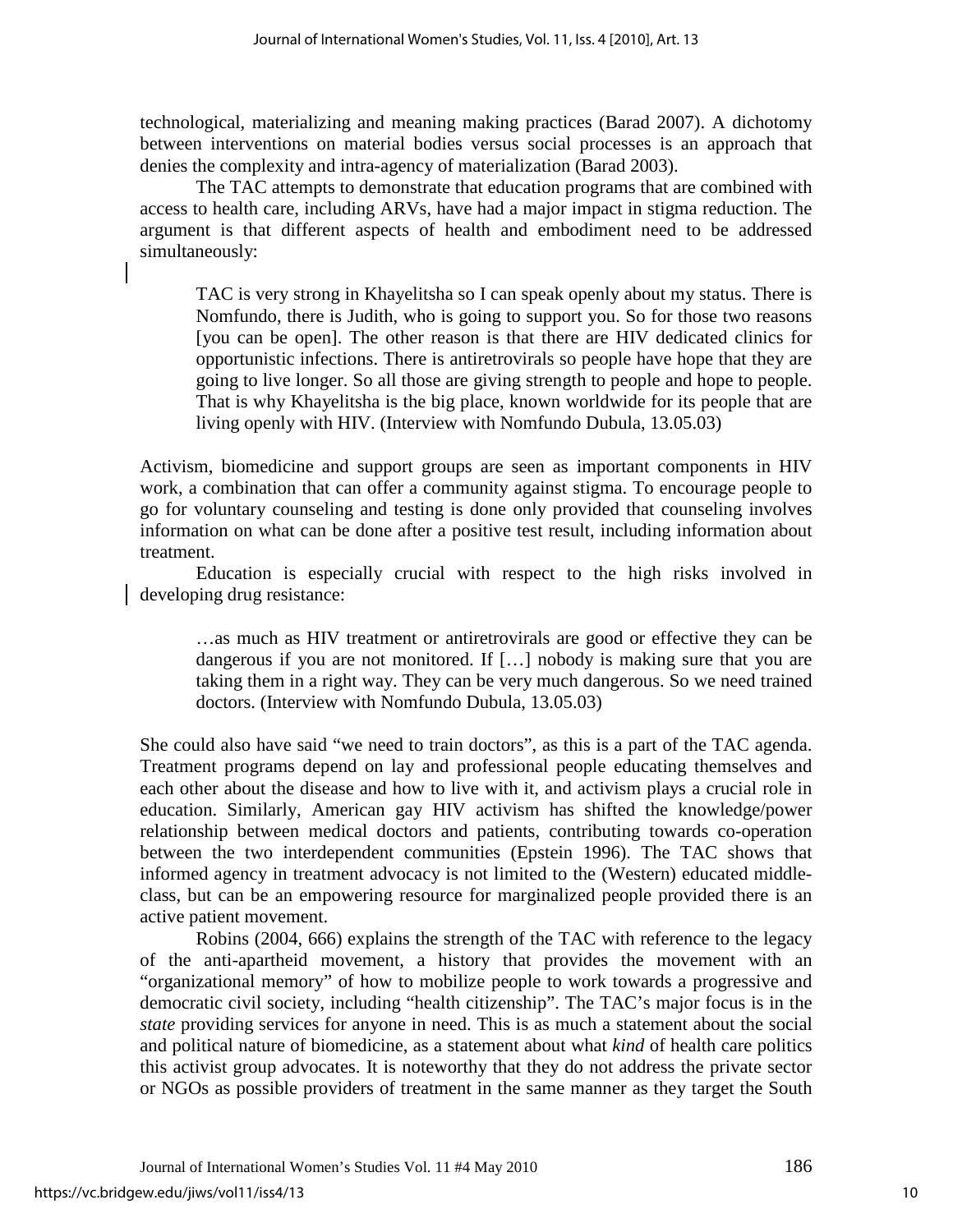African government. This implies that the objective is not strengthening health care provision through the private sector, like in the US model, but a strong state that provides basic services (see Oinas & Jungar 2008). They lobby for the classic welfare model of many European states in contrast to other models like the more privatized one in the USA. This choice is about national party politics and ideological questions crucial for the state of South Africa taking shape, and about the ANC politics. In this sense the TAC is a lobby group: its aim is to advocate a specific policy.

National health care can take different shapes, and the one advocated by the TAC is a social democratic one, which undoubtedly fits well together with a view on embodiment as both personal, community and material "matter". A social democratic view on public health and social politics includes liberal sexual ethics combined with information campaigns and surveillance of populations, and emphasis on state provided social and medical services (see Mkandawire 2005). The agenda of the TAC emphasizes that treatment, prevention, political struggle, and affected people's local knowledge generation are simultaneous processes (c.f. Robins 2006; Poku 2005), thus creating a view on embodiment and health that insists on multiple complexities (Barad 2007). The argument here is that even though well grounded, it is, however, important not to be blind to certain political aspirations in activist agenda. The campaign is a call for political direction in South Africa. It is about the state and its future – antiretrovirals through public clinics actualize the question of government accountability for its people regarding basic services (de Waal 2006; Oinas & Jungar 2008). In most general terms, antiretrovirals invoke questions of nationhood, history and future, race and democracy (Fassin 2007).

The quote of Sipho Mthati that opens this article is from a discussion where Mthathi is trying to explain the intertwined relationship between education, hope, politics and treatment, to gender bureaucrats. The discussion is symptomatic for how these dimensions of HIV are seen as separate. The virus, however, evokes not only South African political debates on the future of the welfare state and democracy, but also political questions on globalization, development and poor people's rights. TAC activism takes a clear stand for a certain political direction, albeit not always in explicit terms, often using a de-politicizing human rights rhetoric.

# **Conclusion**

The activist approach to the HIV epidemic, embodiment and the social order challenge existing discourses in at least three ways. Firstly, the activists challenge the dominant "Dark Continent" discourse of HIV in Africa as an incomprehensible catastrophe of a massive scale with passive recipients of interventions. They claim to be important actors on local, national and global levels demanding policies that have proved to be successful elsewhere. Their perspectives should be taken seriously in policy making and research. Secondly, they maintain that biomedical antiretroviral treatment is an effective HIV policy that is used in industrialized societies, and should be there too in the  $3<sup>rd</sup>$  World, instead of only a narrow focus on sexual behavior. For example during the court case where the TAC was supporting the South African governments' case against the multi-national pharmaceutical companies in 2001, the message that African lives, too, could be saved if there is political will, was broadcast worldwide. Third, activism is said to turn stigmatized and marginalized people into global human rights' advocates, and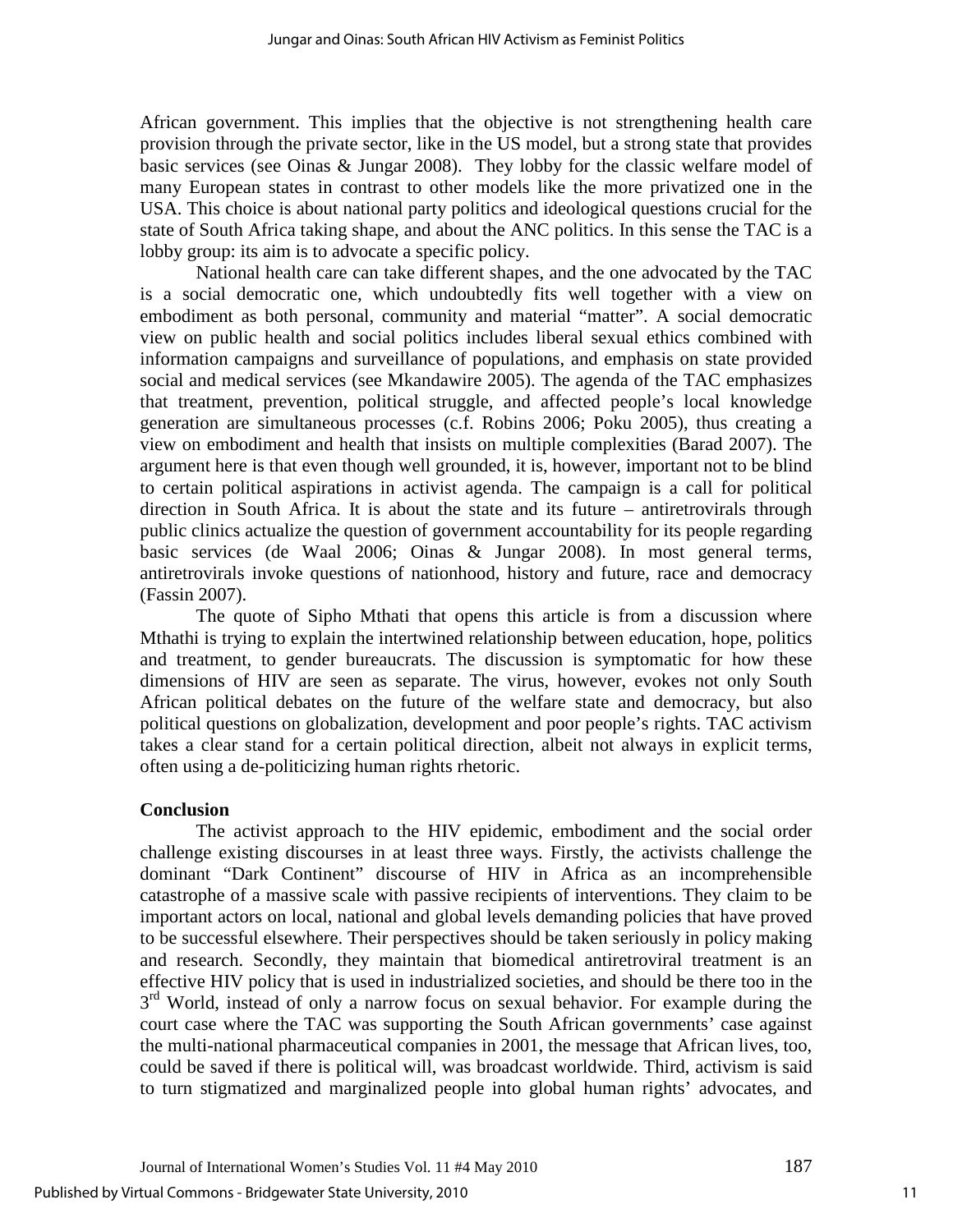mobilize communities into active citizenship (Robins 2004). In contrast, stigmatizing and fetishizing discourses can be fuelled and reproduced by campaigns that target communities from the outside, and that insist on individualistic behavioral changes in a moralizing way. This discursive shift is important in all writing about HIV, including social science, and feminist accounts on for example sexual violence against women in Africa.

 We argue in this article that politically oriented, community based treatment activism has a potentially de-stigmatizing element that may contribute to concrete change even when no treatment is available exactly because it questions the solely individual responsibility discourse typical for health promotion. This view on sexualities and embodiment is familiar from feminist literature. Sexual behavior does not need to be reduced to individual choices only, but sexuality can be seen as a socially negotiated phenomenon, strongly influenced by group-based social identities, and socio-economic factors, like material inequalities. People living openly with HIV generate local and contextualized knowledge about HIV/AIDS, and thus make a contribution to HIV education and policy. Treatment activism is an education movement in communities, work places, schools and churches, offering information about HIV, prevention, and care. The individualizing trend in HIV work that values the personal story to motivate individuals to behave in certain ways, is channeled to a political agenda for a community of actors.

Secondly, the TAC contests the presumed distinction between prevention and treatment, and thereby the dichotomy between the material and the social, also well known in feminist discussions. The link between prevention and treatment that the activists consider to be two parts of the same coin is often left out in research, especially in studies focusing on prevention. Challenging the dichotomy between the biomedical and the social, typical for mainstream social sciences, however finds allies in recent feminist theories on posthumanist performativity (Barad 2007).

The agenda of the TAC on the global scale is that they fight for the right to treatment for poor people; they have campaigned, for example, against international trade deals that are claimed to reproduce poverty and benefit multinational pharmaceutical companies. At the same time the TAC maintains another level, the centrality of people's own knowledge about their lives and health care practices. Both of these, we argue, are central in the work against stigmatization of people living with HIV, but also more generally for feminism. Following Mohanty (2003) and Braun (2008) we argue that whether activists name their politics "feminist" is not crucial, but the content is clear: the private is still political. The grassroots mobilization of marginalized people can create new political subject positions and new relationships in combination with new knowledges about HIV, prevention and health. Beyond the focus on HIV, the activist message is about the materiality of bodies, tightly connected to private and public politics – questions of dignity, rights and inequalities.

# **References**

Ahmed, Sara (2000). *Strange Encounters. Embodied Others in Post-Coloniality*. London: Routledge.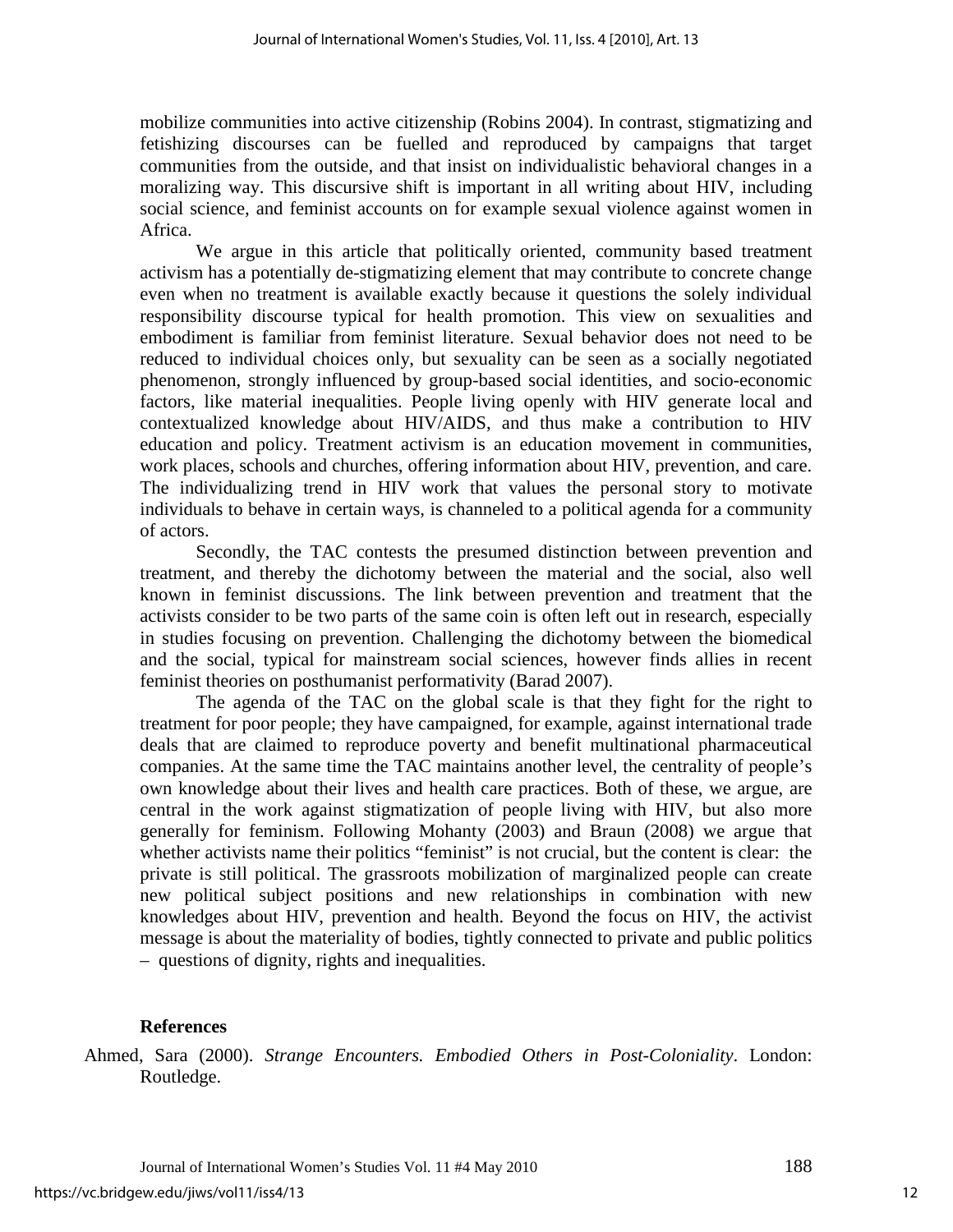- Archer, Louise (2004) Re/theorizing "difference" in feminist research, *Women's Studies International Forum,* 27(5-6), 459-473.
- Barad, Karen (2003). Posthumanist performativity: Toward an understanding of how matter comes to matter, *Signs,* 28(3), 801-831.
- Barad, Karen (2007). *Meeting the Universe Halfway. Quantum Physics and the Entanglement of Matter and Meaning.* Durham: Duke University Press.
- Bernstein, Lisa & Ndinda, Catherine (2008). Women's activism for Gender Equity in Africa and the Diaspora, *Journal of International Women's Studies*, 10(1), 1-4.
- Braun, Yvonne A. (2008). "How can I stay silent?" One woman's struggles for environmental justice in Lesotho, *Journal of International Women's Studies*, 10(1), 5-20.
- Bujra, Janet (2000). Targeting men for change: AIDS discourse and activism in Africa. *Agenda,* 44, 6-18.
- Butler, Judith (1993). *Bodies that Matter: on the Discursive Limits of "Sex"*. New York: Routledge.
- Campbell, Catherine (2003). *'Letting them Die'. How HIV/AIDS Prevention Programmes often Fail.* Indiana: Indiana University Press.
- Campbell, Catherine & MacPhail, Catherine (2002). Peer education and the development of critical consciousness: participatory HIV prevention by South African youth, *Social*  Science & Medicine, 55(2), 331-345.
- Conway, Janet (2007). Transnational Feminisms and the World Social Forum: Encounters and Transformations in Anti-globalization Spaces, *Journal of International Women's Studies*, 8(3), 49-70.
- Davis, Kathy (2007). *The making of OurBodies, Ourselves. How feminism Travels across Borders.* Durham: Duke University Press.
- Epstein, Deborah; Morrell, Robert; Moletsane, R; Unterhalter, Elaine (2004) Gender and HIV/AIDS in Africa south of the Sahara: interventions, activism, identities, *Transformation* 54, 1-15.
- Epstein, Steven (1996) *Impure Science: AIDS, Activism, and the Politics of Knowledge.*  Berkeley: University of California Press. Ettorre, Elizabeth (2005). Gender, older female bodies and autoethnography: Finding my feminist voice by telling my illness story, *Women's Studies International Forum,* 28(6), 535-546.
- Fassin, Didier (2007). *When Bodies remember. Experiences and Politics of AIDS in South Africa*. Berkeley: University of California Press.
- Friedman, Stephen & Mottiar, Shauna (2006) Seeking the High Ground: The Treatment Action Campaign and the Politics of Morality, in: Ballard, Richard, Habib, Adam & Valoodia, Imraan (Eds) *Voices of Protest. Social Movements in Post-Apartheid South Africa*. Scottsville: University of KwaZulu-Natal Press.
- Gallant, M., Maticka-Tyndale, E. (2004) School-based HIV prevention programmes for African Youth, *Social Science & Medicine,* 58(7), 1337-1351.
- Gilbert, L., Walker, L. (2002). Treading the path of least resistance: HIV/AIDS and social inequalities – a South African case study, *Social Science & Medicine*, 54(7), 1397-1411.
- Gilman, Sander (1988). *Disease and Representation: Images of Illness from Madness to AIDS* . Ithaca: Cornell University Press.
- Haraway, Donna (1991). *Simians, Cyborgs and Women. The Reinvention of Nature*. New York: Routledge.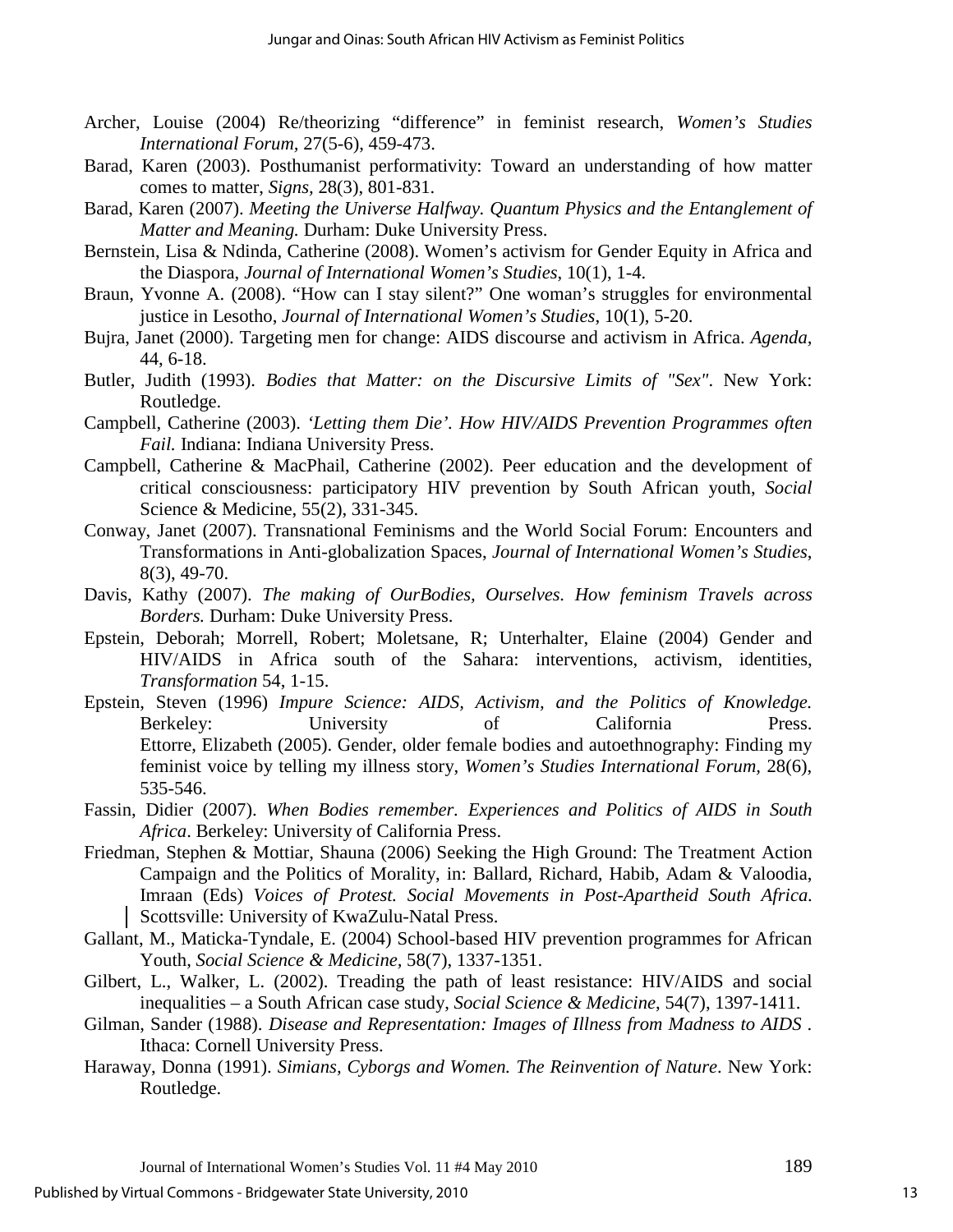- Holland, Janet; Ramazanoglu, Caroline; Sharpe, Sue; Thomson, Rachel (1998). *The Male in the Head. Young People, Heterosexuality and Power.* London, Tufnell Press.
- Jassey, Katja & Nyanzia, Stella (2007). How to be a 'proper' woman in the time of AIDS. Current African Issues No. 35. Uppsala: Nordic Africa Institute.
- Kakaru, Doris M. (2008). Rural livelihoods, HIV/AIDS and women's activism: the struggle for gender equality in primary education in Uganda, *Journal of International Women's Studies*, 10(1), 36-47.
- Lather, Patti (2001). Postbook: Working the Ruins of Feminist Ethnography. *Signs*, 27(1), 199- 227.
- Lewis, Desiree (2004). Postcolonial Feminisms; The Politics of Freedoms. Retrieved November 15, 2005 from http://www.library.wisc.edu/libraries/WomensStudies/mags.htm
- Luginaah, I.; Elkins, D.; Maticka-Tyndale, E.; Landry, T.; Mathui, M. (2005). Challenges of a pandemic: HIV/AIDS-related problems affecting Kenyan widows, *Social Science & Medicine*, 60(6), 1219-1228.
- Lupton, Deborah (1997). Foucault and the Medicalisation Critique, In Petersen, Alan & Bunton, Robin (Eds) *Foucault. Health and Medicine* (pp. 94-112 ). London: Routledge.
- Mbali, Madisa (2003). A Postcard from Bangkok: reflections of gender and sexuality in contemporary, global AIDS activism, *Agenda,* 62, 107 – 113.
- Mitchell, Claudia & Smith, Ann (2001). Changing the Picture: Youth, Gender and HIV/AIDS Prevention Campaigns in South Africa, *Canadian Women's Studies,* 21(2), 56-61.
- Mkandawire, Thandika (2005). *Social Policy in Development Context.* London: Palgrave/UNRISD.
- Mohanty, Chandra Talpade (2003). *Feminism without Borders. Decolonizing Theory, Practicing Solidarity.* Durham: Duke University Press.
- Morojele N. K.; Kachieng'a M. A.; Mokoko E; Nkoko M. A.; Charles D.H.; Parry, C. D. H.; Nkowane A. M.; Moshia K. M.; Saxena, S. (2006). Alcohol use and sexual behaviour among risky drinkers and bar and shebeen patrons in Gauteng province, South Africa, *Social Science & Medicine,* 62(1), 217-227.
- Morrell, Robert; Moletsane, R; Abdool Karim Q.; Epstein, D. & Unterhalter, E. (2002). The school setting: opportunities for integrating gender equality and HIV risk reduction interventions, *Agenda,* 53, 61-68.
- Msimang, S. (2003). HIV/AIDS, globalization and the international women's movement, *Gender & Development,* 11(1), 109-113.
- Oinas Elina (1998). Medicalization by whom? Accounts of menstruation conveyed by young women and medical experts in medical advisory columns, *Sociology of Health and Illness,* 20(1), 52-70.
- Oinas, Elina & Jungar, Katarina (2008). A luta continua! South African HIV activism, embodiment and state politics, *Development Dialogue,* 50, December 2008, 239-258. Available at a state of  $\alpha$  at a state of  $\alpha$  at a state of  $\alpha$  at a state of  $\alpha$  at a state of  $\alpha$  at a state of  $\alpha$  at a state of  $\alpha$  at a state of  $\alpha$  at a state of  $\alpha$  at a state of  $\alpha$  at a state of  $\alpha$  at http://www.dhf.uu.se/pdffiler/DD2008\_50\_mass\_violence/Development\_dialogue\_50\_ar t12.pdf
- Patton, Cindy (1997). Inventing 'African AIDS', in: Lancaster, R. N., di Leornado, M. (Eds.) *The Gender/Sexuality Reader: Culture, History, Political Economy* (pp.387- 404). New York: Routledge.